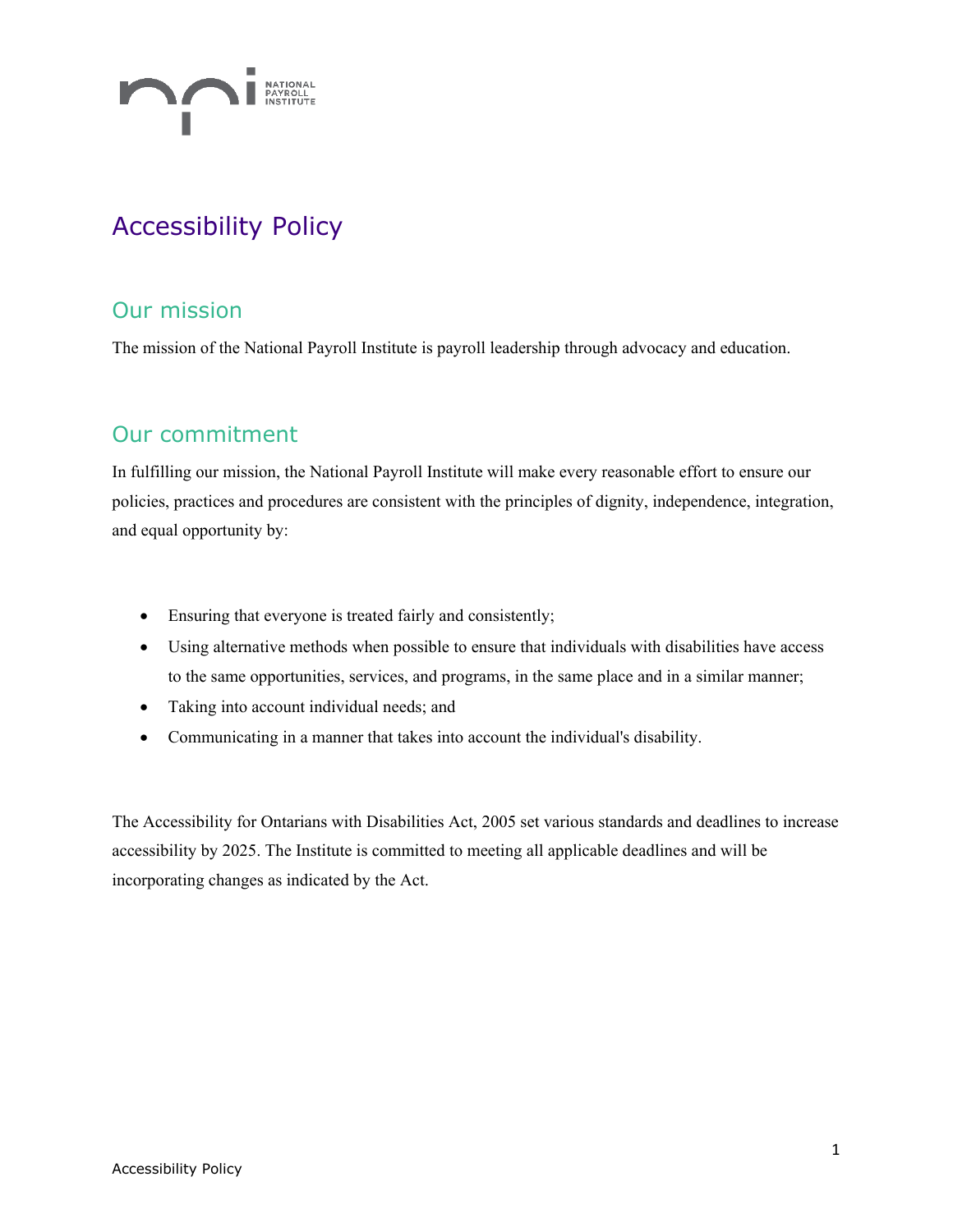### Standards of Practice

The National Payroll Institute is committed to excellence and we will carry out our functions and responsibilities in the following areas:

#### Accessibility Plan

The Institute has a comprehensive accessibility plan to ensure that we are identifying and meeting the requirements of the Accessibility for Ontarians with Disabilities Act, 2005 and the outlined standards.

#### Communication

The Institute communicates with people with disabilities in ways that take their disability into account.

The Institute is committed to ensuring that our information, policies, programs, and practices are available in formats that take into account an individual's disability.

The Institute trains staff, volunteers, and others on how to interact and communicate with people with various types of disabilities.

#### Assistive devices

Persons with disabilities may use their own assistive devices. The Institute ensures that our staff, volunteers, and others are familiar with various assistive devices that may be used by individuals with disabilities.

#### **Training**

The Institute trains staff, volunteers, and others on understanding the importance of Human Rights as it relates to individuals with disabilities.

The Institute provides training as changes to policies, practices, and processes occur in alignment with the Accessibility for Ontarians with Disabilities Act, 2005.